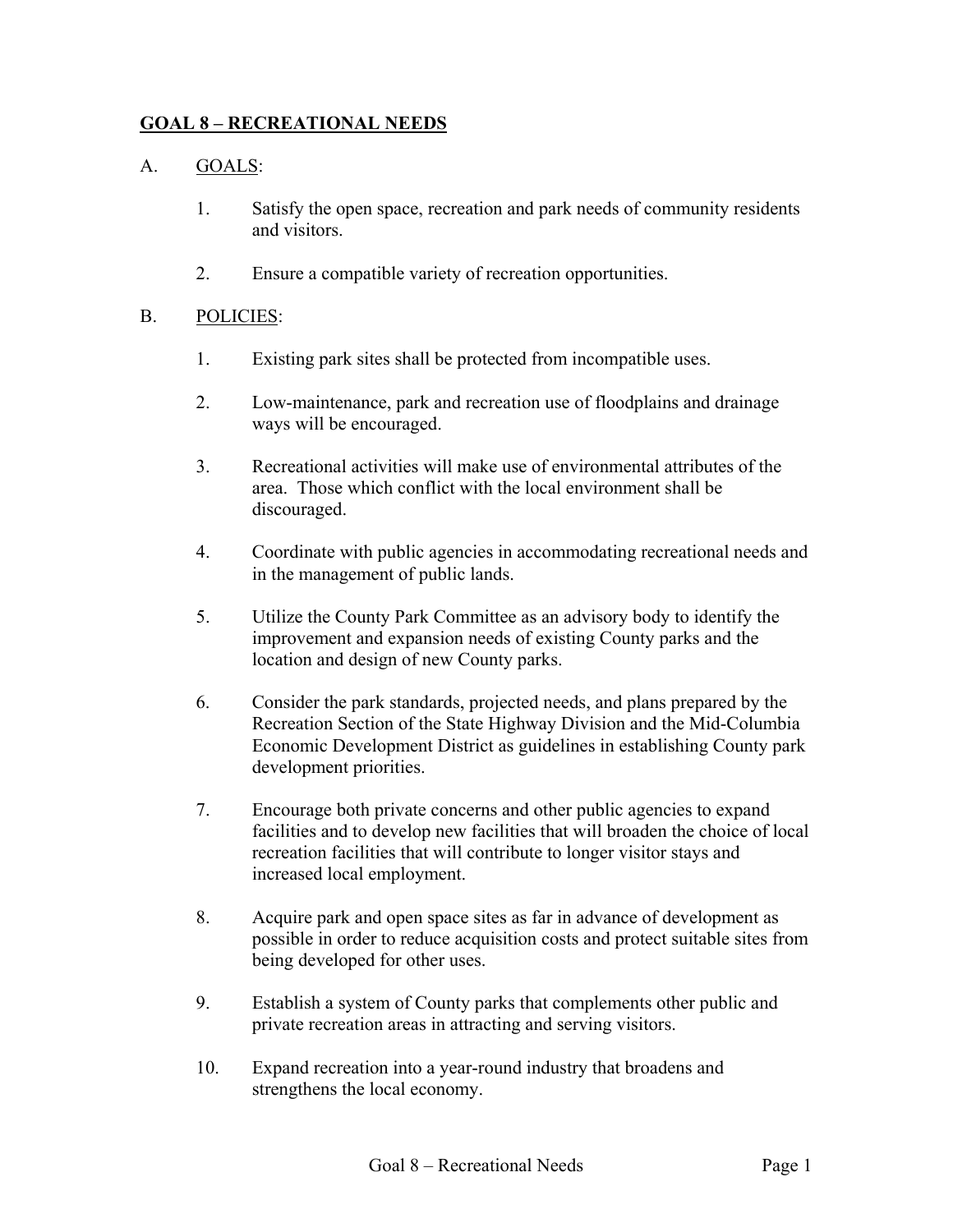- 11. Achieve greater benefits from local recreation opportunities through a combination of both public and private development.
- 12. Recreational opportunities shall be made accessible to everyone.
- 13. Areas to be used for developed recreation facilities including auto campgrounds, ski areas, visitor centers, golf courses, etc.
- 14. Where the option exists, acquisition and development of linear parks connecting existing parks, parks to schools, schools to residential areas, business districts to residential areas and other similar linkages should be encouraged.
- 15. Compatible uses with existing parks include: farm uses except feedlots; forest uses as allowed in existing Zoning Ordinance; tourist and recreation related commercial facilities; open spaces (e.g., fish and wildlife habitats, natural areas, scenic views and sites, wilderness, historic places, recreation trails, etc.), floodplains, community facilities (e.g., church, schools, etc.) and residential.
- 16. The County supports the City of Hood River's Findings of Fact, Growth of Board Sailing in Hood River, as contained in the County Background Report under Goal 8 - Recreational Needs.
- 17. Improve transportation access to a variety of recreational opportunities.

# C. STRATEGIES:

- 1. Master plans for each of the County parks are being prepared as finances become available. Future development in each park will be based on the master plan for the particular area. Development of the park areas will be precluded until a master plan is adopted.
- 2. A study shall be undertaken to determine how park sites can be developed with the lowest possible maintenance costs while still maintaining quality (i.e., use of native species rather than ornamental species, etc.) This study should be conducted by an ad hoc committee appointed by the County Board of Commissioners, or by the Parks Committee.
- 3. In accordance with budget allowances, recommendations of existing park needs outlined in the Comprehensive Plan Background, (1977) shall be instituted.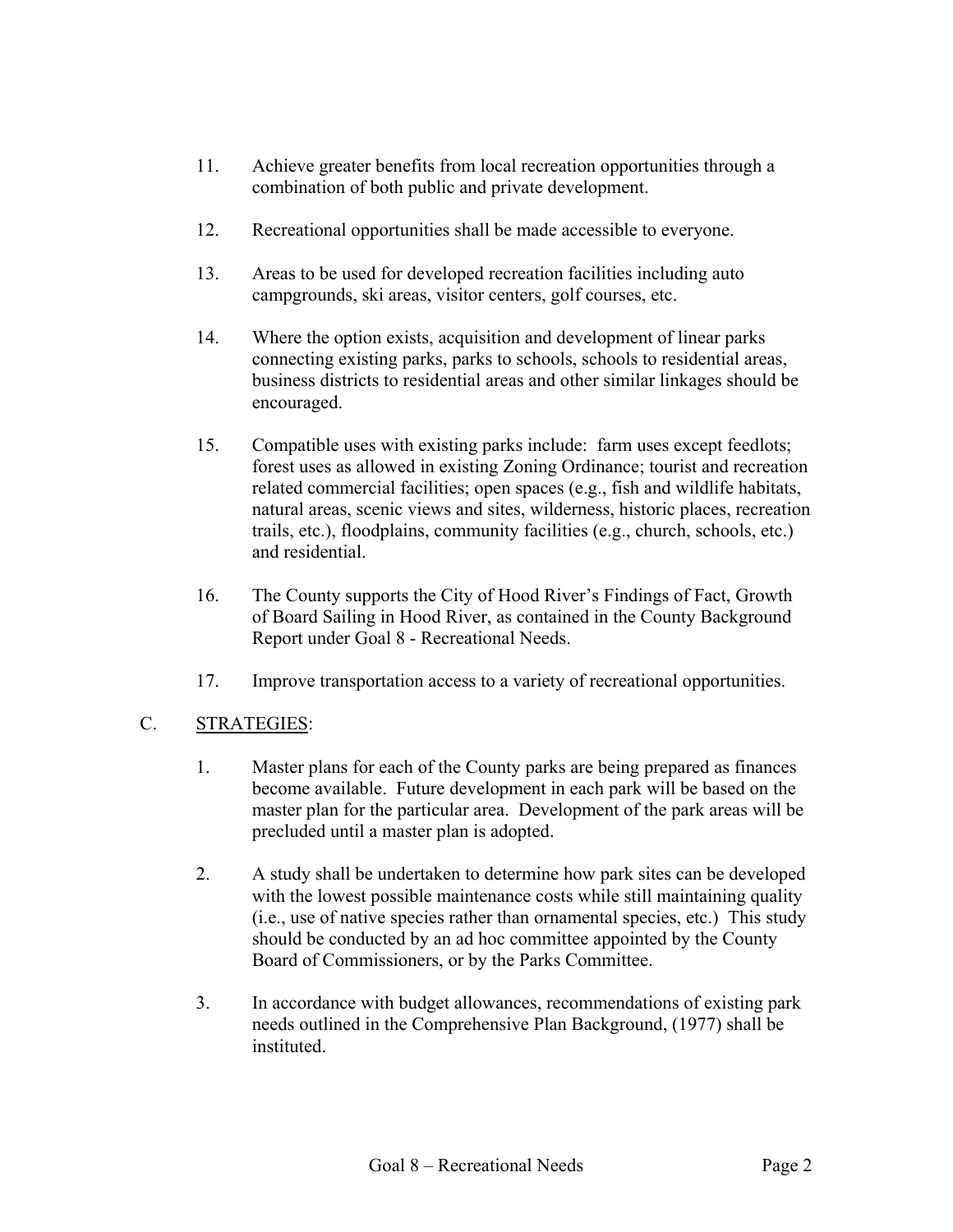- 4. An educational and recreational center should be studied and located in the Columbia River Gorge. The urban outreach program of U.S. Forest Service should be considered.
- 5. The adopted Tollbridge Park Plan shall be adhered to. In addition the Plan calls for a bicycle path-pedestrian walkway between Parkdale and Tollbridge Park.
- 6. The State Parks Division shall be encouraged to develop Fouts State Park according to the Park needs and recommendation outlined in the Comprehensive Plan Background, (1977).
- 7. The development of the Oak Grove Watershed Plan (expanded Green Point Reservoir) shall be encouraged. This should create additional irrigation water availability, additional surface water for recreation and fishing, increased campsites and improved overall site development. The County should make this area more accessible for recreation by making necessary road improvements to Kingsley, Binns Hill or York Hill roads.
- 8. The design for the development of the expanded Green Point Reservoir and associated recreation facilities shall be presented to the County Planning Commission and Board of Commissioners for approval. The County Parks Committee shall be given the opportunity to comment.
- 9. The perimeter of the developed ski areas should be as shown on map #15 of the Environmental Impact Statement. Master plans for Mt. Hood Meadows and Cooper Spur should be developed as soon as possible. Such plans should be offered to the County for review, and public hearings should be conducted by the U.S. Forest Service in the upper Hood River Valley.
- 10. The County Parks Committee shall inventory existing open space areas outside of "Farm" and "Forest" land use designations, and if it is found that it is in the publics' interest to protect those open spaces, notify appropriate landowners of the opportunities to obtain open space taxation advantages under ORS 308.740 to ORS 307.755.
- 11. The County Parks Committee shall evaluate and recommend maintenance and upgrading activities in existing parks, and explore the feasibility of establishing new parks. Their recommendations shall be considered by the Forestry Department, Planning Commission, and Board of Commissioners in all matters relating to parks and recreation.
- 12. The County Forestry Department will continue to work with citizens and park committees, and will provide assistance through the budgetary process or with grant applications.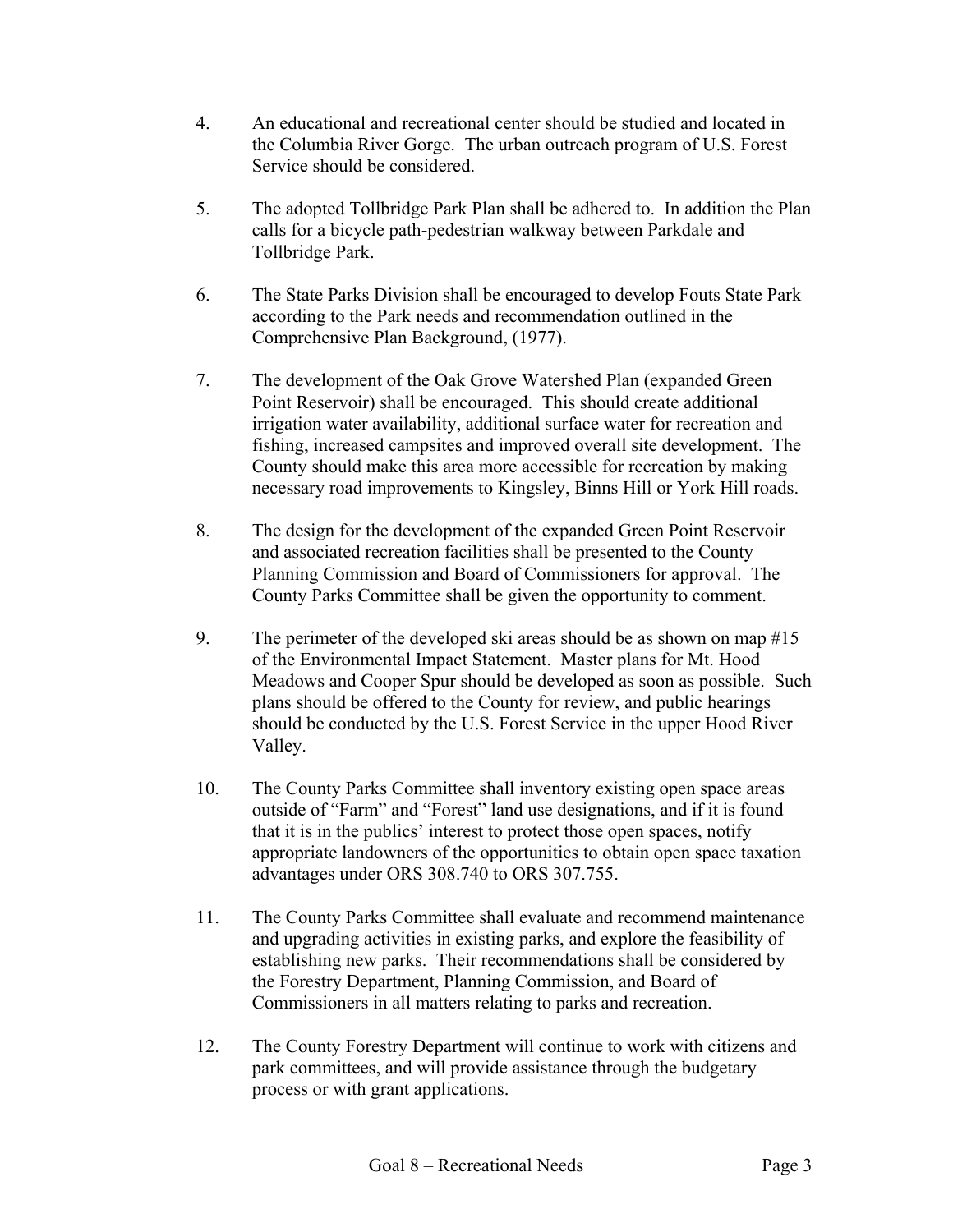- 13. The County should consider purchasing land along the Hood River. If purchased, walking trails and other passive recreational facilities shall be provided.
- 14. The County will continue to review all future tax foreclosures for use as potential park sites.
- 15. Neighboring residents of clubs shall be encouraged to contribute to park development and maintenance.
- 16. The County will not require Planning permits for activities on public lands, but may request the opportunity for review and comment on all proposals on public lands in the County. County Building Permits could, however, be required by the Building Official.
- 17. The County Zoning Ordinance will be amended to allow golf courses as a conditional use in the Exclusive Farm Use(EFU) Zone. (Completed)
- 18. The Department of Land Conservation and Development supports the Golf Course Exception Area subsequent to completion of the following process (for details, see County Exceptions Document, Map #40).
	- a. To achieve compliance by December, 1984, the County currently zoned the golf course EFU.
	- b. After acknowledgment the following to be completed through a collaborative effort between the property owner, Hood River County and the DLCD.
		- (1) The property owner to develop a detailed design plan for the entire ownership showing all proposed uses.
		- (2) Justification be presented through the exceptions process supporting expansion of the Oak Grove Rural Center or other justified exception areas to assist in further justifying the Golf Course Exception Area.
		- (3) The property owner make application for a Plan and Zone Change for a residential PUD after Acknowledgment and justify an exception to Goal 3.
		- (4) The Department of Land Conservation and Development to provide support in justifying the Golf Course Exception Area.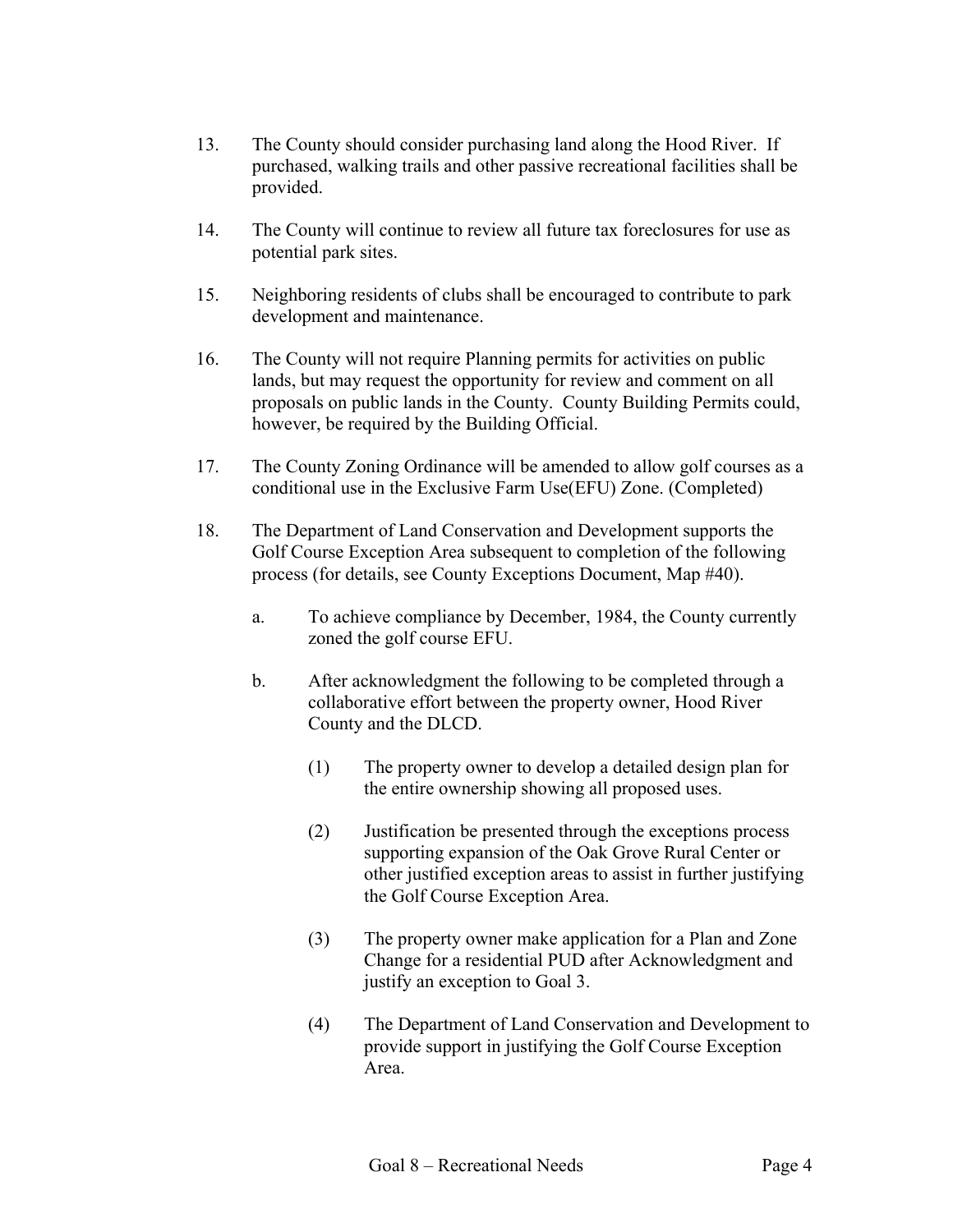- 19. Normal maintenance, rehabilitation, replacements, minor betterment, repair, improvements and other similar construction activities (as determined by the Planning Director) on State, County and Federal parks shall be exempted from the requirement of acquiring a Conditional Use Permit.
- 20. Bridle paths should be provided in the County. Cooperative efforts should be made by horse user groups, irrigation districts, and landowners to provide and maintain bridle paths.
- 21. The Scenic Forest classification on public lands in the East Fork Planning Unit located adjacent to the Mt. Hood Planning Unit should be changed to a General Forest class.
- 22. The County shall promote I-84/OR 35 as an alternative route from Portland to Mt. Hood recreation areas. The County should pursue additional signage on I-84 near Troutdale and Hood River that identifies OR 35 as an alternative route.
- 23. The County shall promote the marketing of the Mt. Hood Loop, the "Fruit Loop" and other tour routes within the County.
- 24. The County shall promote bicycle and water-related tourism and yearround recreation.
- 25. The County shall coordinate with the Forest Service and ODOT to provide adequate sno-parks to meet recreation demand.

# D. LAND USE DESIGNATIONS AND STANDARDS:

- 1. Campground, picnic areas, and other developed recreation uses not having permanent buildings shall be allowed in floodplains.
- 2. Any subdivision will include open space areas sufficient to provide appropriate recreational opportunities for all residents of the proposed development.
- 3. As large apartments and commercial developments occur, land shall be set aside for neighborhood or district parks.
- 4. The Old Columbia Gorge Highway should be developed as a hiking, bicycle path, horse path, etc. Motorized vehicle traffic will be provided on these rights-of-way where appropriate.
- 5. The development of parks which are accessible by means of walking or bicycling shall be encouraged.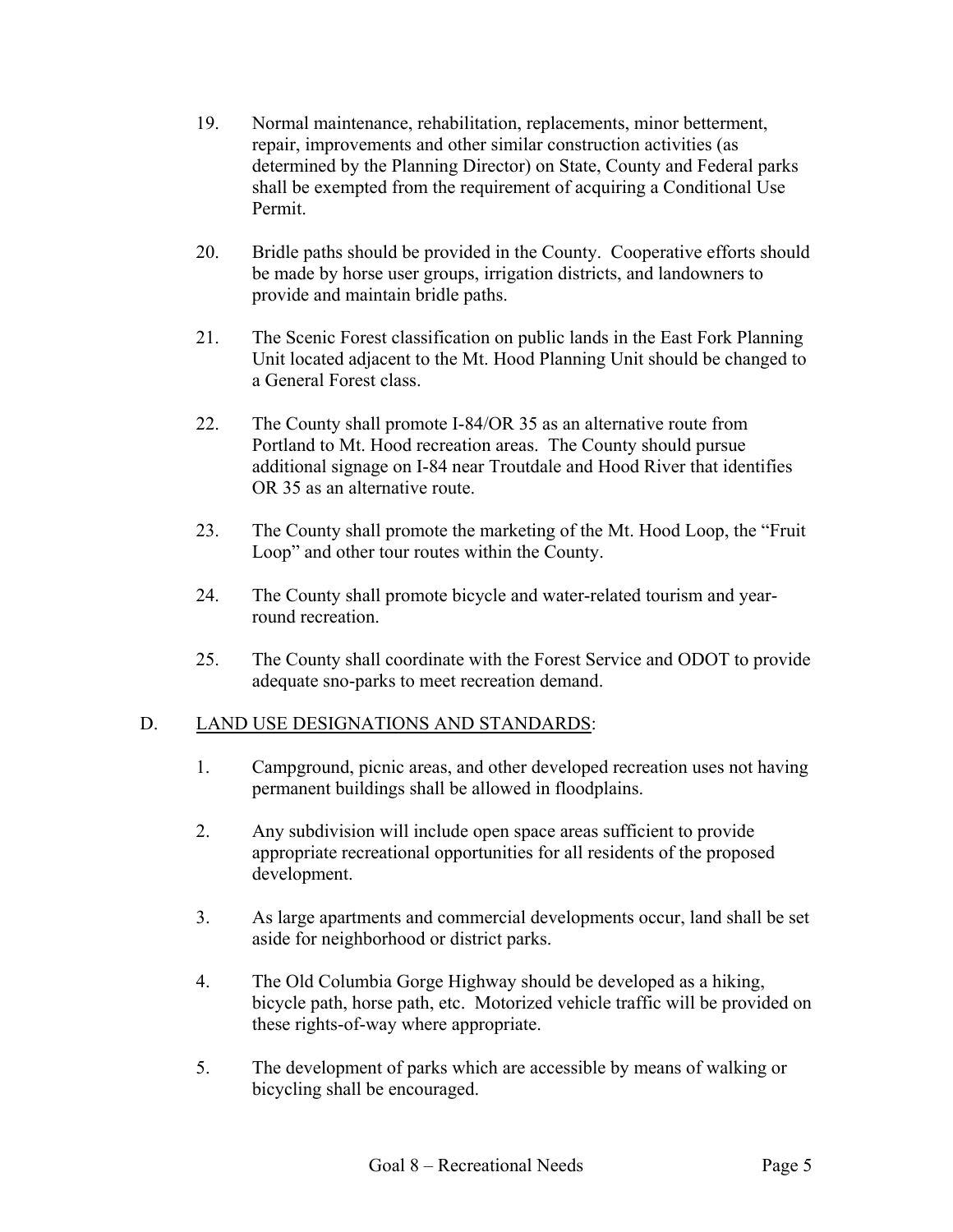- 6. Adequate off road parking should be provided in convenient locations to facilitate hikers, cross-country skiers, etc. Specific sites to consider: (a)  $\frac{1}{2}$ mile north of Sherwood Campground; (b) across the highway from Robinhood Campground; (c) at Bennett Pass; (d) on both sides of White River Crossing; and (e) at Barlow Pass.
- 7. Bridle paths and additional miles of hiking trails should be provided. The trailheads of the bridle paths shall have corrals and other equestrian facilities.
- 8. Expanded campground facilities are encouraged in the Gorge, provided they are of small enough scale and character to be in keeping with the scenic qualities of the Columbia River Gorge. The site of the old Civilian Conservation Corps (CCC) camp in Wyeth and other sites should be studied as potential campgrounds.
- 9. Access to the following trailheads should be provided: Perham Creek (Wygant) Trail Mt. Defiance Trail (#413), Herman Creek Trail (#406), Wyeth Trail (#411), Ruckle Creek Trail (#405), Cabin Creek Trail, and the trail to The Dalles-Sandy Wagon Road on Shellrock Mountain.
- 10. The provision of a shoulder wide enough to safely accommodate bicycles (Class III Bikeway) shall be provided on State Highways 35, 281, and 282 throughout their length in the Central Valley area.
- 11. As demand warrants, the State Highway Department shall be encouraged to provide access to Koberg Beach State Park.
- 12. The county supports the establishment of Nottingham Campground and strongly encourages its opening as soon as possible. When Nottingham opens, Sherwood Campground should be developed into a picnic area with convenient off highway parking. Sherwood should act as a roadside rest.
- 13. The County supports and encourages completion of a riding trail along the crest of the ridge east of the East Fork of Hood River to Bennett Pass. In addition the East Fork trail from Sherwood to Robinhood warrants support and should be completed as soon as possible. Overnight sites should be developed in non-fragile areas.
- 14. Neighboring residents should be encouraged to contribute to park development and maintenance (such as Oak Grove Project).
- 15. The County should reward neighborhood involvement in parks development and maintenance by providing signs or plaques of appreciation, etc.